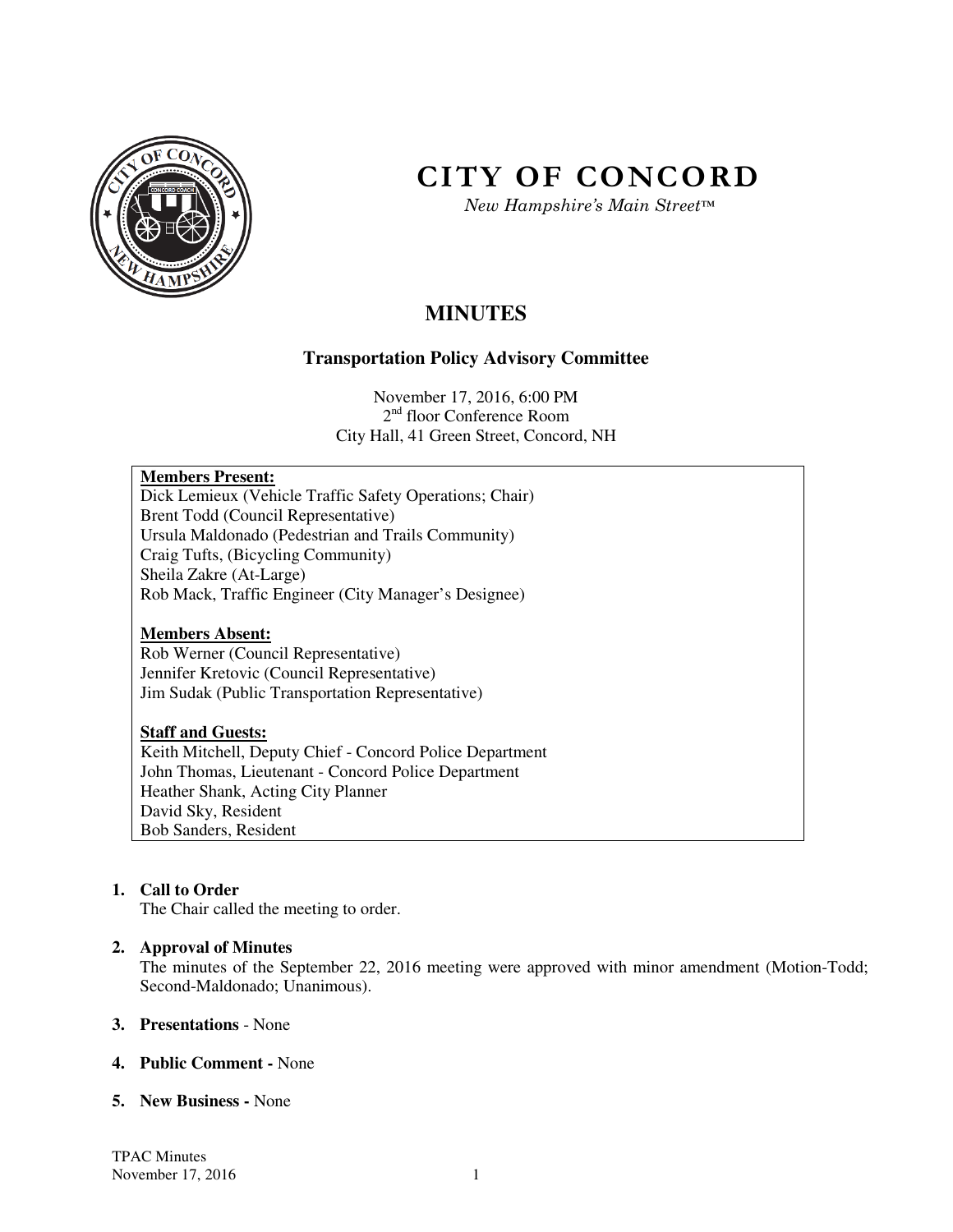#### **6. Old Business**

**a. Discussion of motor vehicle/bicycle related laws and enforcement practice in Concord**  Following up from last month's TPAC discussion of New Hampshire's 'Three Foot Law' and how it is enforced locally, Deputy Chief Keith Mitchell and Lt. John Thomas were in attendance to discuss bicycle-related laws and related enforcement efforts. The Chair noted that this topic grew from prior TPAC-BP discussions of a recent bicycle crash on NH 106 where a bicyclist was riding on the shoulder line of a very wide shoulder and was struck by the side-view mirror of a passing vehicle. Both users were given warnings: the driver for passing too close to the bicyclist; and the bicyclist for failing to ride as far to the right as could be safely done.

Deputy Chief Mitchell noted that no citations were reported last year for violations of the Three Foot Law. That's not to say that there were no citations given to drivers for violating laws related to bicycle travel; the officer preparing the citation uses his or her discretion to choose from a variety of potentially-appropriate violations (e.g. three-foot law, failure to yield, lane violation, unsafe movement, following too close, reckless operation) some which may have more severe penalties than others. While the Three Foot Law is well-intended, it is very challenging to enforce in the absence of a direct collision. Cyclists are moving targets with respect to what might be a somewhat-removed enforcement location and an officer's judgment of how far 'three feet' is, especially if observed from a distance, can have enough uncertainty to be easily thrown out by a judge on appeal. There were 48 citations given to cyclists last year; most were for riding on the sidewalk downtown and the majority of these were issued after a prior warning.

Deputy Chief Mitchell also described enforcement efforts related to distracted driving. In the last 12 months, CPD issued 98 citations and 368 warnings for driving while distracted. CPD was recently awarded a \$10,000 grant to supplement enforcement efforts, including officers using bicycles or patrol vehicles. Several attendees expressed frustration with enforcement practice and felt that the laws should favor the more-vulnerable user (i.e. the bicyclist or pedestrian).

The potential to enhance educational outreach was discussed. Deputy Chief Mitchell noted that some programs are organized in other states that 'reward' bicyclists (kids and adults) for operating properly and safely (i.e. wearing helmets, reflective gear and using properly-maintained equipment). Suggestions from other attendees included: a special 'Three Foot Law' enforcement day during bicycle week in May; including the Three Foot Rule in the drivers' manual; and exploring the ability to geocode crashes city-wide to allow more-effective crash analysis and identification of problem areas. Regarding the latter, it was noted that current crash-data reporting software used statewide in New Hampshire does not include a geo-location application.

Craig Tufts suggested that TPAC-BP would be willing to collaborate with CPD on potential enforcement or education opportunities related to these laws. The subcommittee can provide CPD with bicycle and pedestrian count information to show where high-use areas are for nonmotorized travel modes. Attendees discussed the potential for other educational outreach such as promoting a more intense directed enforcement of bicycle-related laws during an event such as bike-to-work week in May. Deputy Chief Mitchell concurred and suggested CPD could meet with TPAC-BP in advance of this event to collaborate on potential enforcement and education opportunities.

#### **b. Review final draft of the Concord Pedestrian Master Plan**

Craig Tufts distributed draft copies of CNHRPC's Concord Pedestrian Master Plan for review. After a brief discussion, it was suggested that members further review the document with the goal of approving a final document at TPAC's December 15, 2016 meeting. Craig would also try to distribute a draft copy to the Penacook Village Association for their feedback. Following TPAC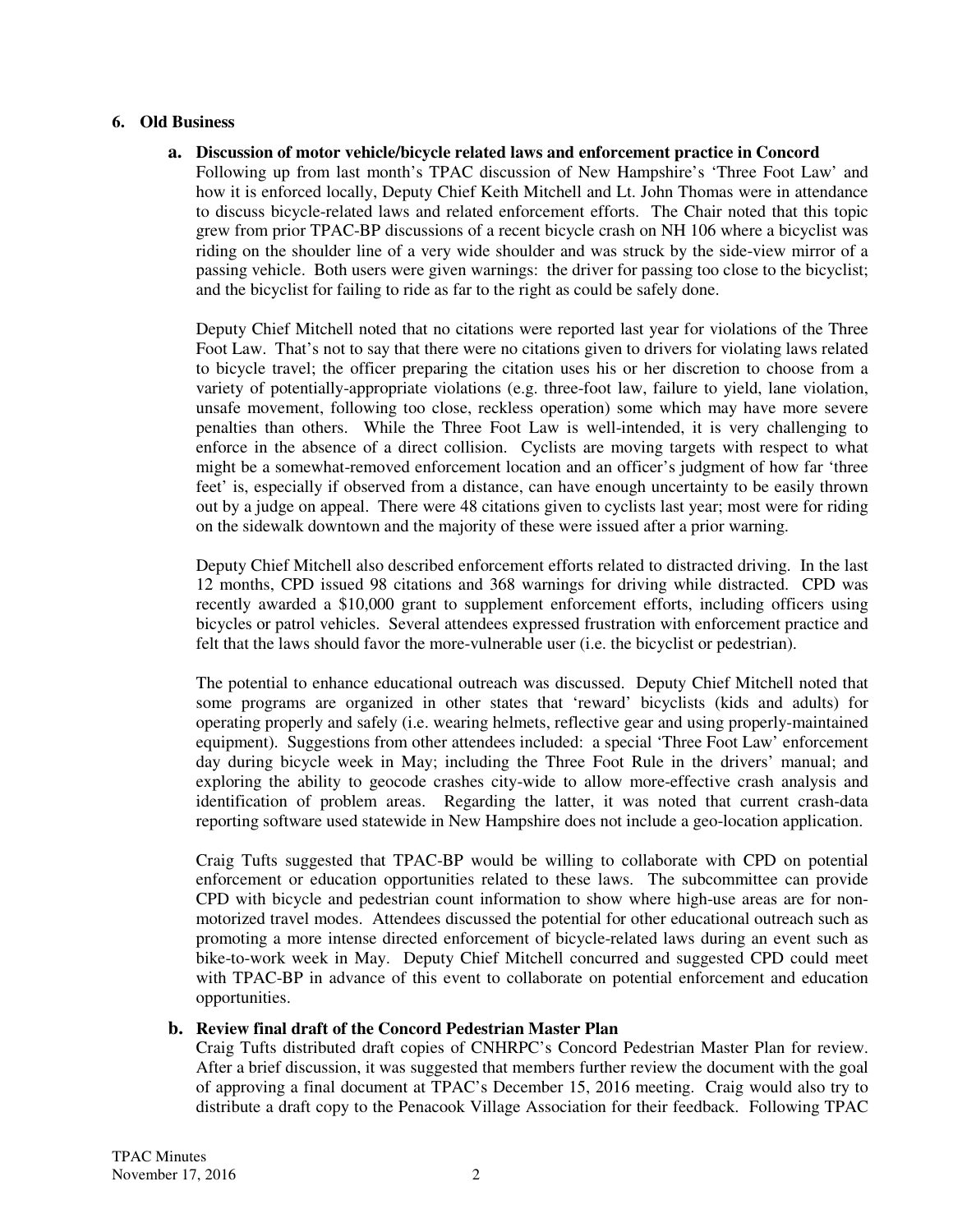approval, the document would be submitted to the Planning Board for their consideration as a potential amendment to the Master Plan.

# **7. Consent Reports**

# **a. Acceptance of Subcommittee Minutes**

The following subcommittee reports were accepted by unanimous consent: Bicycle/Pedestrian – September 6, 2016; Public Transportation – September 20, 2016; and Traffic Operations – September 20 and October 18, 2016.

# **8. City Council Meeting Update**

Councilor Todd reported that at its November 14, 2016 meeting, City Council voted to de-authorize the \$1,440,000 funding of Highway Safety Improvement Program funds for the former three-lane conversion project, and authorized \$1,250,000 for a revised plan that keeps the four-lane configuration but includes select sidewalk and access management improvements. Council also approved the installation of multiway STOP at the Warren/Rumford intersection. TPAC members had considerable discussion regarding the Loudon Road project.

# **9. TPAC Referrals from City Council, Staff and Chair**

**a. Referral from Concord School District regarding resident requests to install APS push buttons at the McKee Square traffic signal (Engineering: 10/06/16)** 

At issue is a communication from the Transportation Director at Concord School District indicating several vision-impaired walkers (not school children) in the South End that inquired of the crossing guard at McKee Square if 'talking' push buttons could be installed at the traffic signal crosswalks there. Rob Mack noted that Accessible Pedestrian Signal (APS) push button upgrades are a significant investment and the city is planning for their installation in all new signal installations as well as at existing signal locations where substantial equipment upgrades are programmed. In the past few years, APS upgrades with the 'talking' feature have been focused on Main Street intersections downtown with plans to continue upgrades to other intersections in the downtown core over the next several years to provide consistent application of APS push button control across the downtown. A major upgrade of signal equipment is not programmed in the near term at McKee Square, as the intersection may be completely reconstructed as a roundabout or a larger signalized intersection; City Council has programmed this major-upgrade project for 2025. Staff requested TPAC's opinion on programming priorities for these upgrades in light of the McKee Square request.

TPAC members concurred with the city's focus of first expanding the use of APS push buttons across the downtown core with its heavy pedestrian demands. Regarding setting priorities, TPAC felt that the city's annual Capital Improvement Program (CIP) priority-setting program, culminating with City Council review and approval, was the appropriate course of action. Staff will keep the McKee Square request in mind when drafting next year's CIP plan.

# **10. Status Report on Subcommittees**

# **a. Bicycle/Pedestrian Committee (TPAC-BP), Craig Tufts**

Craig Tufts reported that TPAC-BP met this month and considered developing an inventory of bicycle-detection capabilities and needs at the city's signalized intersections. This could assist city staff in adjusting existing equipment to better detect bicycles as well as to identify locations where more extensive capital improvements might be programmed. Also discussed was the need for locating a bicycle rack at Bicentennial Square; the several existing bollards there were felt to be ineffective for bicycle parking demand.